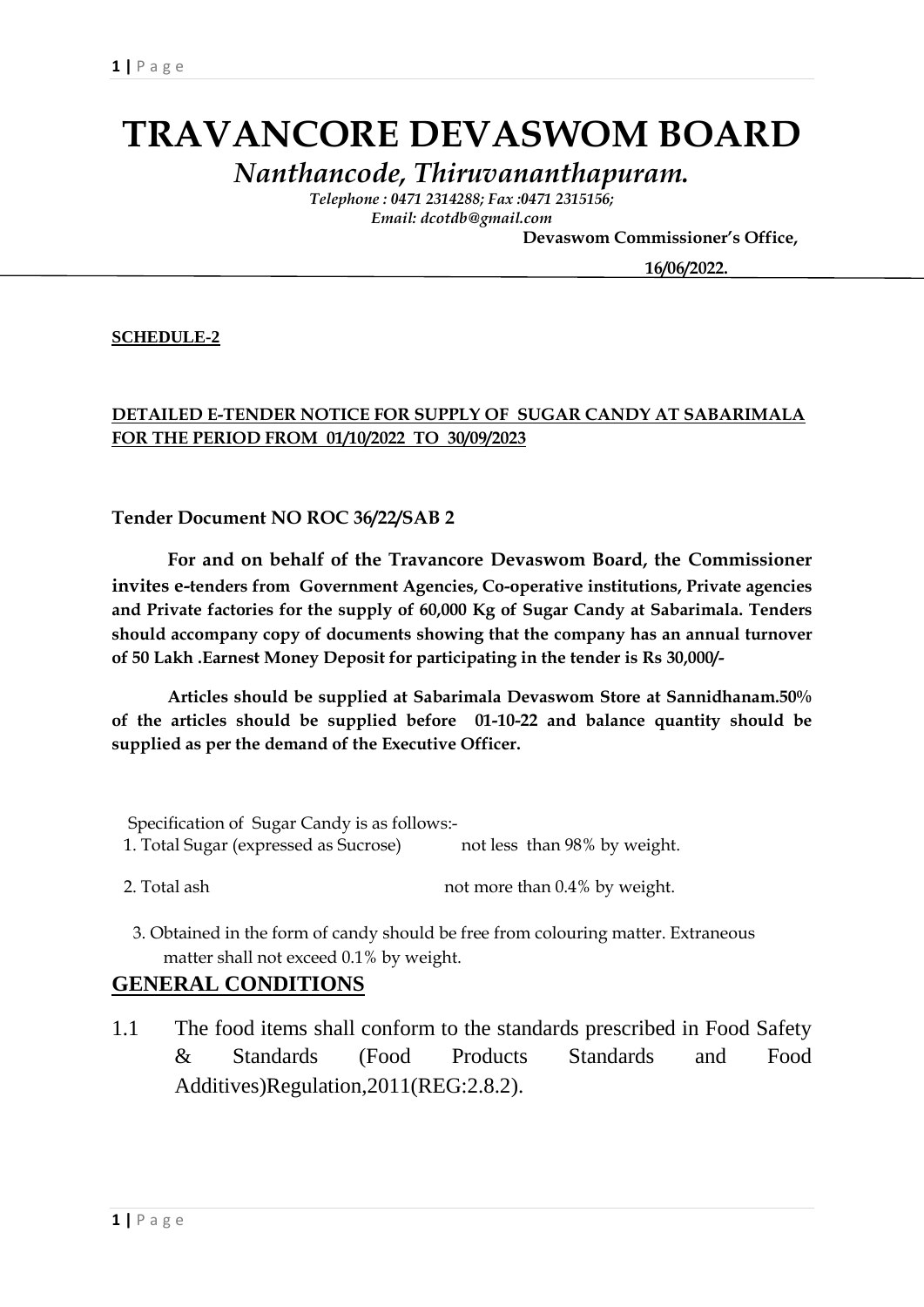- 1.2 The entire lot will be rejected if the above condition is violated and penal provision will be imposed as decided by the Commissioner of Food Safety, Kerala, to such violation.
- 1.3 The Supplier shall liable to be prosecuted under Food Safety &Standards,2006, if standard variations are noted from that prescribed under Food Safety & Standards Regulation 2011.
- 1.4 The Payment will be released only to those suppliers who supply raw materials which conform to the standards under Food Safety &Standards (Food Products Standards and Food Additives) Regulations,2011
- 1.5 The supplier should submit an Analysis Certificate from an accredited lab along with every lot supply
- 1.6 The supplier should have a valid **FBO/PFA/FPO/FSSAI** license issued by the competent authority.
- 1.7 The tenders submitted by the defaulters on earlier occasions in contract with the TRAVANCORE DEVASWOM BOARD will not be considered. The tenderer shall submit an affidavit along with the tender swearing that he is not a defaulter to the TRAVANCORE DEVASWOM BOARD on any earlier occasion.
- 1.8 The **SUGAR CANDY** should be packed only in bags conforming to the standards of Food Safety and the name of the supplier and the month and year of packing should be mentioned on the bag. The bags should be of good quality and contain inner coating or having double layer so that **SUGAR CANDY** can be preserved for long period without any contamination and not affected by humidity.
- 1.9 The suppliers should furnish the weight of the lorry load from the Weigh Bridge situated at Pampa and also furnish the quality certificate from accredited analytical lab for each load in addition to our test at Pampa.
- 1.10 The payment will be made only for the weight of the article excluding the weight of the bag.
- 1.11. The rate quoted should be inclusive of taxes, freight up to respective designation, loading and unloading charges and all other expenses.
- 1.12. In case the contract is awarded, Bank Guarantee for an amount equivalent to 10% of the total value of the articles to be supplied and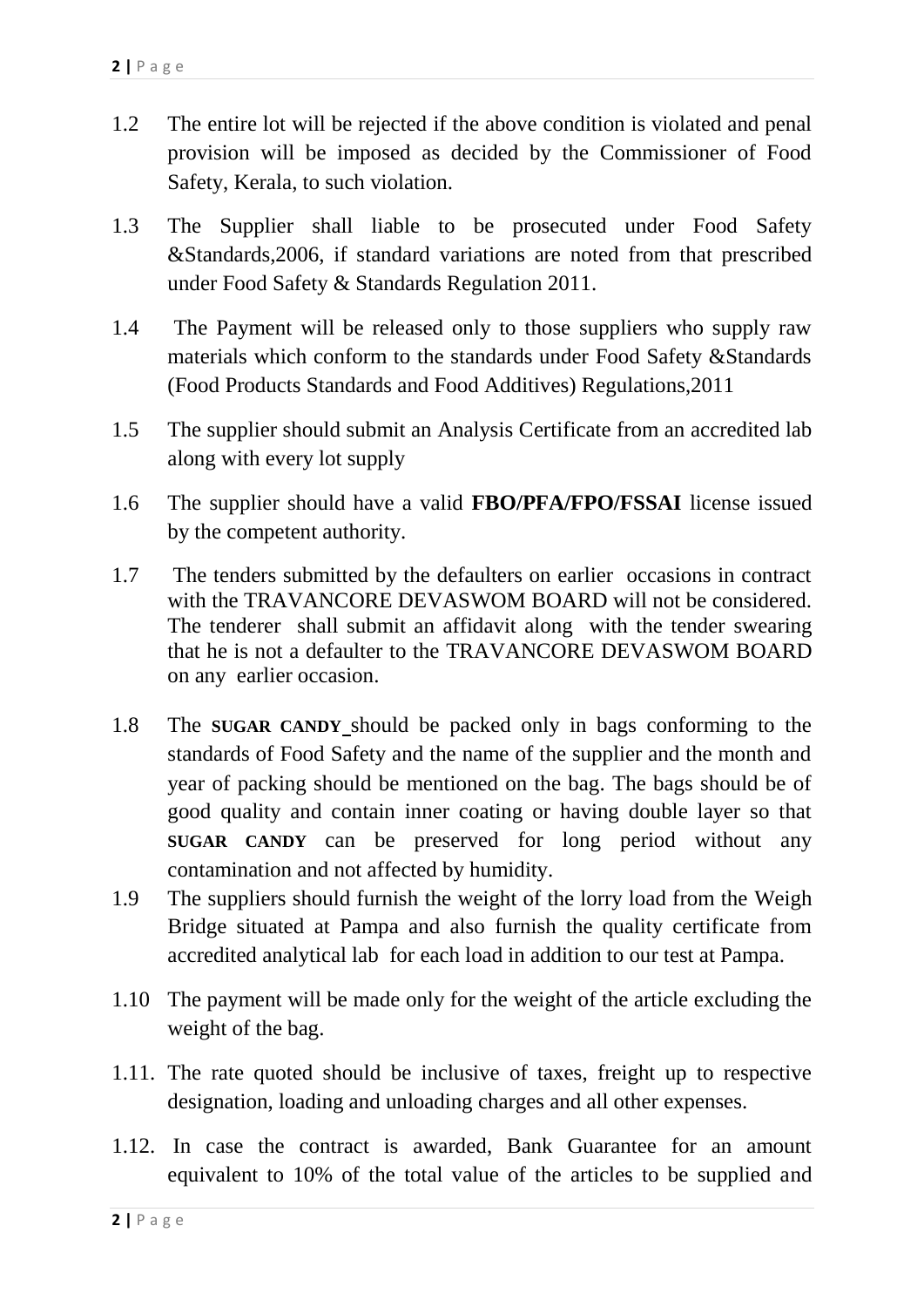valid for one year will have to be produced as security for satisfactory fulfillment of the contract at the time of executing the Agreement.

- 1.13. Necessary agreement should be executed with the Devaswom Commissioner Travancore Devaswom Board within the stipulated time.
- 1.14. Negotiation shall only be conducted with the lowest tenderer who full fills the prescribed pre-qualification criteria's.
- 1.15. No compromise in the quality of the articles will be allowed. **In case , samples contains health hazardous elements like tetrazine ,stringent action will be taken against the firms submitting those samples, as recommended by the Commissioner of Food Safety, Kerala.**
- 1.16. The Tenders should be submitted through online on or before 05.00 P.M. on 04.07.2022. Tenders will be verified at 11.00 A.M. on 06.07.2022
- 1.17. The Tenderers should submit 4kg of samples at the time of tender verification to the Office of the Devaswom Commissioner.
- 2.17. The Tenders submitted by defaulters in the previous years will not be considered.
- 1.18. The bidders should have the necessary portal enrolment with their own Digital Signature Certificate.
- 1.19. If any tenderer withdraws from his tender before the expiry of the period fixed for keeping the rates firm for acceptance, the earnest money if, any, deposited by him will be forfeited to the Borad and such legal action taken against him as the Board think fit.
- 1.20. In cases where a successful tenderer, after having made partial supplies fails to fulfill the contract in full, all or any of the materials not supplied may at the discretion of the Board, be purchased by means of another tender/ quotation or by negotiation or from the next higher tenderer who had offered to supply already and the loss, if any, caused to the Board shall thereby together with such sum as may be fixed by the Board towards damages be recovered from the defaulting tenderer.
- 1.21. Any sum of money due and payable to the contractor (including security deposit returnable to him) under this contract may be appropriated by the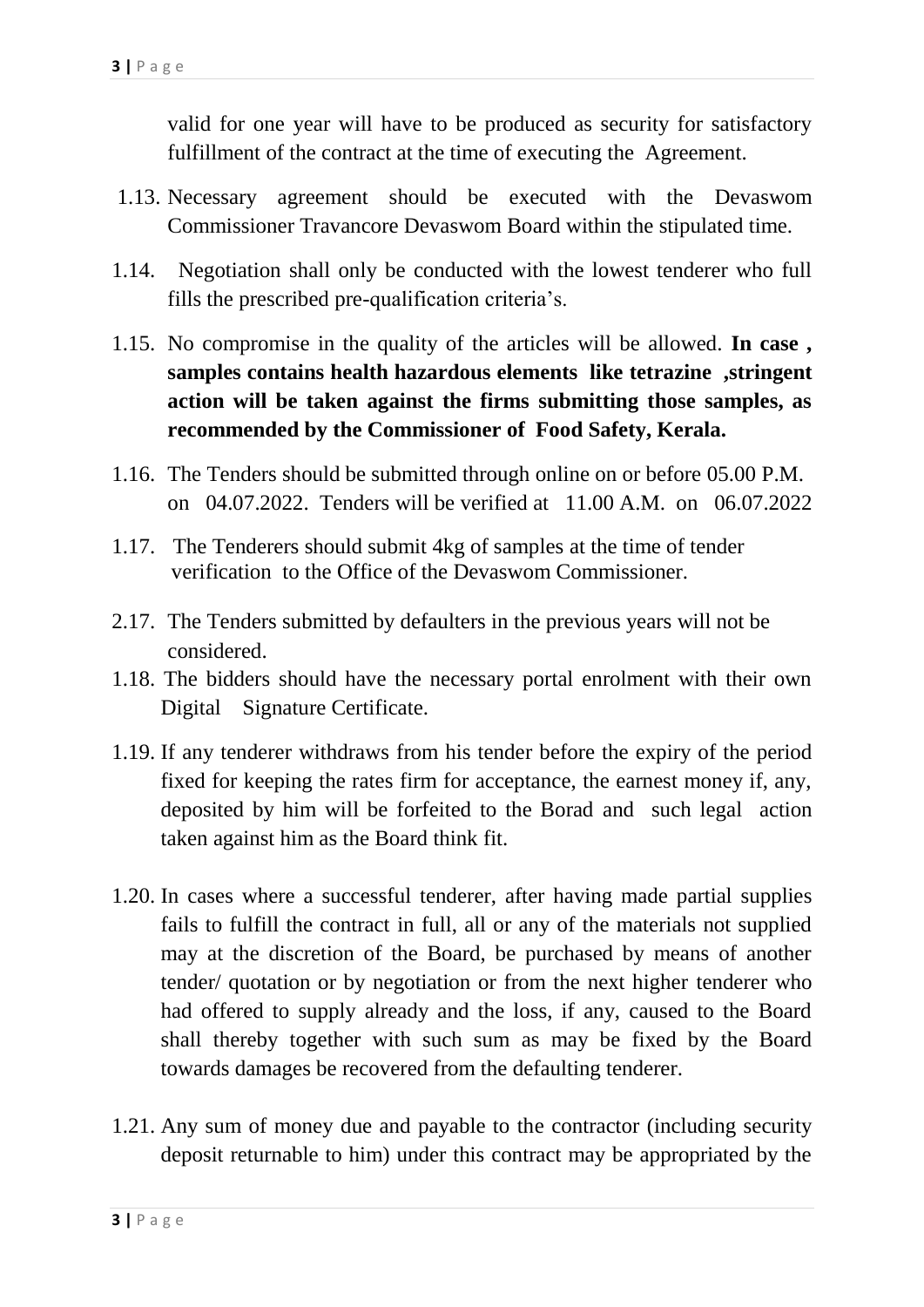Purchasing Officer or the Board or any other person authorized by the Board and set off against any claim of the Purchasing Officer or the Board for the payment of a sum of money arising out of or under any other contract made by the contractor with the Purchasing Officer or the Board or any other person authorized by the Board. Any sum of money due and payable to the successful tenderer or contractor from the Board shall be adjusted against any sum of money due to the Board from him under any other contract.

- 1.23.If there is only one tender, it will not be opened in the first instance.
- 1.24 The Travancore Devaswom Board reserves the right to cancel the tender or change the timing and quantity of the supply of goods, if the goods are not required, whole or in part, due to the unforeseen circumstances such as natural disaster or epidemics. The suppliers has no right to seek compensation in the event of such occurrence.

# **2. DETAILS OF PRE-QUALIFICATION CRITERIA FOR THE TENDER, TIME AND SCHEDULE AND COST OF BIDDING DOCUMENT, EMD TO BE SUBMITTED BY THE BIDDER FOR PARTICIPATION IN THIS BID ARE GIVEN BELOW.**

- (a) Cost of tender document.-Rs1500/- through online
- (b) Earnest Money Deposit –Rs 30,000/-(Rupees Thirty Thousand only) through online
- (c) *Tender Closing date : 04.07.2022 at 05.00 P.M*
- (d) *Tender Opening date: 06.07.2022 at 11.00 A.M*
- (e) Mode of submission of tender :Tender should be submitted online in*'' www.etenders.kerala.gov.in''.*
- (f) Tender documents consisting of qualification information and eligibility criteria of bidders, Technical specification, schedule of quantities etc. are available in the web site **''www. etenders.kerala.gov.in''.**
- (g) Other details of tender documents will be available In the website**''www.etenders.kerala.gov.in''.**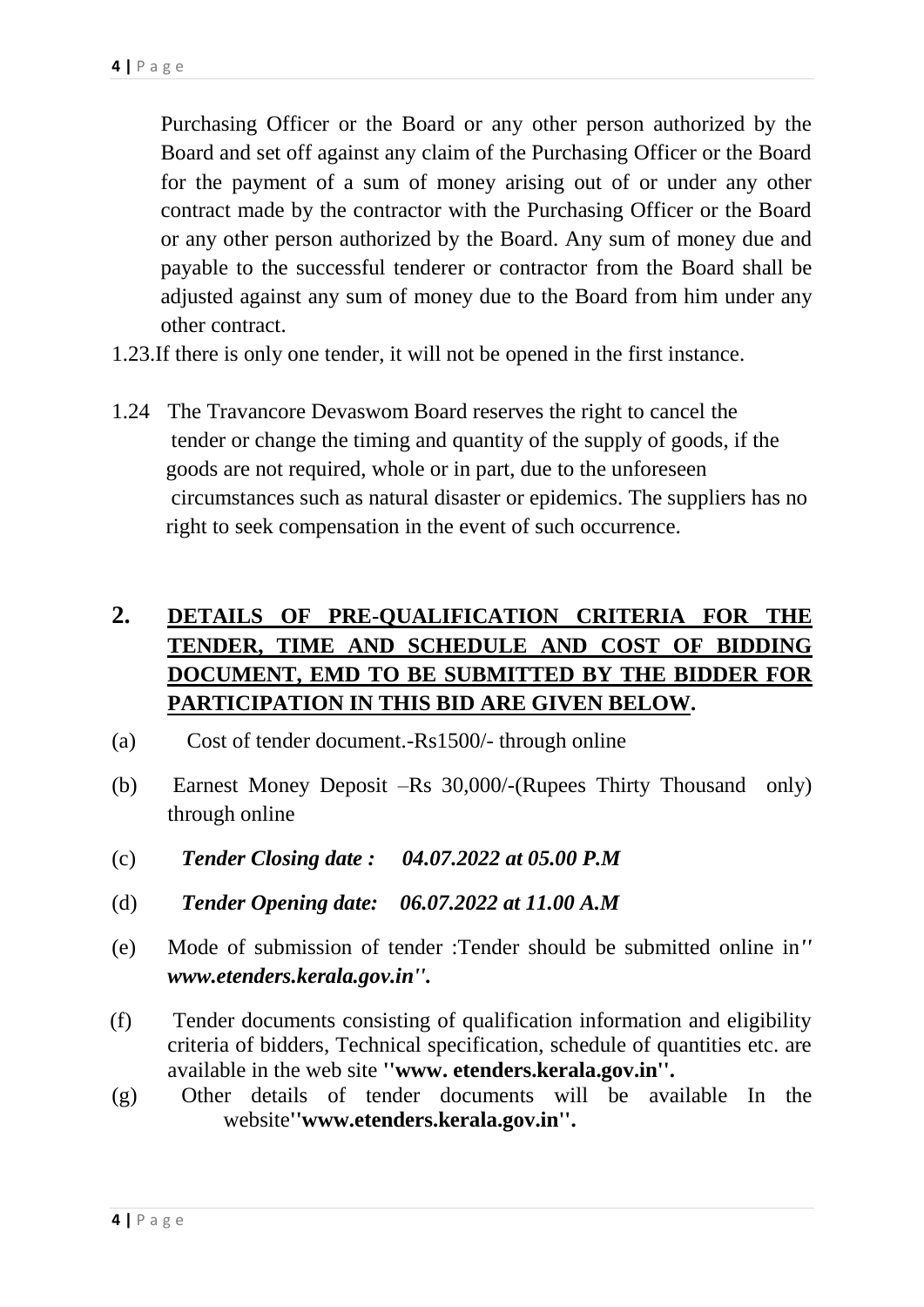### **3.DOCUMENTS TO BE FURNISHED ALONG WITH TENDER**

- *3.1 The* **SUGAR CANDY** *Manufacturing Units should have proper valid license by the concerned authority for manufacturing/processing and storing of*  **SUGAR CANDY the copy** *of which will have to be furnished. In respect of Traders and processors a valid trading license as may be applicable for trading in* **SUGAR CANDY***, a copy of which may be submitted.*
- *3.2 Attested copy of the Audited Balance Sheet and Profit / Loss Account for past three years duly certified by a Chartered Accountant if it is a own manufacturing unit. In case of a leased unit, the above documents of both the entities i.e. the lessor and the lessee will have to be furnished. In respect of Traders and Processors the attested copy of the Balance Sheet and profit/ Loss Account for the last three years duly certified by a Chartered Accountant shall be submitted.*
- *3.3 The applicants shall submit attested copy of the Income Tax returns of the*  last three years with a copy of a PAN card attested by authorized *signatory.*
- *3.4 Attested copy of Certificate of registration under Excise, VAT, State / Central SalesTax Act, Service Tax Act as applicable.*
- *3.5.Certificate showing the experience in the respective fields issued by the District level Officers of the Industries Department of the State Government.*
- *3.6. A Passport size photo of the proprietor or the managing authority along with three specimen signatures duly attested by a Gazetted Officer or Notary Public.*
- *3.7 An affidavit on Rs 200 non judicial stamp paper and Notarized , regarding:*

*3.7(a). Not having been prosecuted for the violation rules / law under the Essential Commodities Act or any such others law or orders thereunder in any court of law.*

*3.7(b). Not having been black listed by any organization or Government for non-performance of contractual obligation.*

**3.8 In case of partnership firm or Co-operative or Corporate, the Sugar Candy** *Manufacturing Units, Trading firms and processing units should furnish a copy of the partnership deed or byelaw or Memorandum as the case may be. In case of partnership firms the share holding pattern should be duly certified by the Chartered Accountant along with details such as name, age, education and experience of the partners. In case of Co operative /*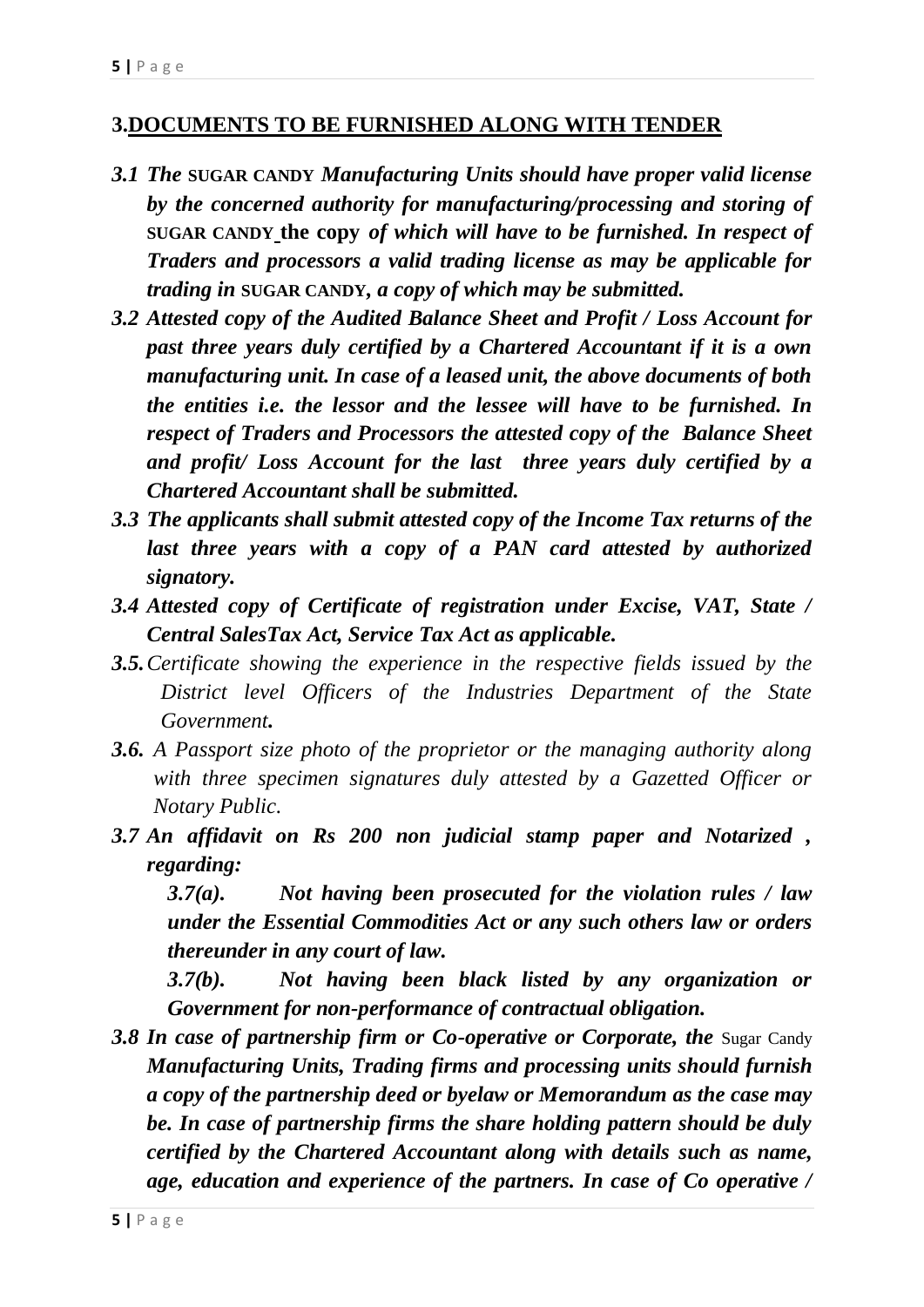*corporate body, copy of letter of authorization of the Chief Executive or the authorized person to register and participate in the eprocurement/tender process should be furnished.*

- *3.9 In case of supplier who has entered into lease agreement with the*  **SUGAR CANDY** *manufacturing Units, the copy of the legally registered lease agreement duly certified by the Charted Accountant shall be enclosed.*
- *3.10 The* **SUGAR CANDY** *Manufacturing Units, Trading firms should furnish letter of authority or power of attorney for having authorized the person to sign the documents on behalf of the firm or society or corporate body. Attestation of signature of such authorized signatory from the Bank where the firm is having its account is essential.*
- *3.11 The address proof of the authorized signatory viz. Telephone bill/copy of Passport /Electricity bill/ voter ID proof/Aadhar Card should be submitted along with the application. The address proof in respect of the firm shall be either certificate of registration or certificate of incorporation issued by the authority concerned.*
- *3.12. Bank Account details of the firm along with the IFSC code, Branch details and address shall be furnished in the letterhead of the firm.*
- 3.13. **Details of online payment are given separately in the Appendix attached with the tender document.**

## **4. SPECIAL INSTRUCTIONS TO THE BIDDER FOR THE E-SUBMISSION OF THE BIDS**

- 4.1 Bidder should do the registration in the tender site http://etenders.kerala.gov.in using the option available. Then the Digital Signature Registration has to be done with the e-token, after logging into the site. The e-token may be obtained from one of the authorized certifying authorities such as SIFY/TCS/nCode.
- 4.2 If there is any clarification, this may be obtained online through the tender site or through the contract details. The Bidder should take into account the Corrigendum if any published before submitting the bids through online.
- 4.3 After the bid submission, the acknowledgement number given by the etendering system should be printed by the bidder and kept as a record of evidence for online submission of bid for the particular tender.
- 4.4 The Tender Inviting Authority (TIA) will not be held responsible for any sort of delay or difficulties faced during the submission of bids through online by the bidders.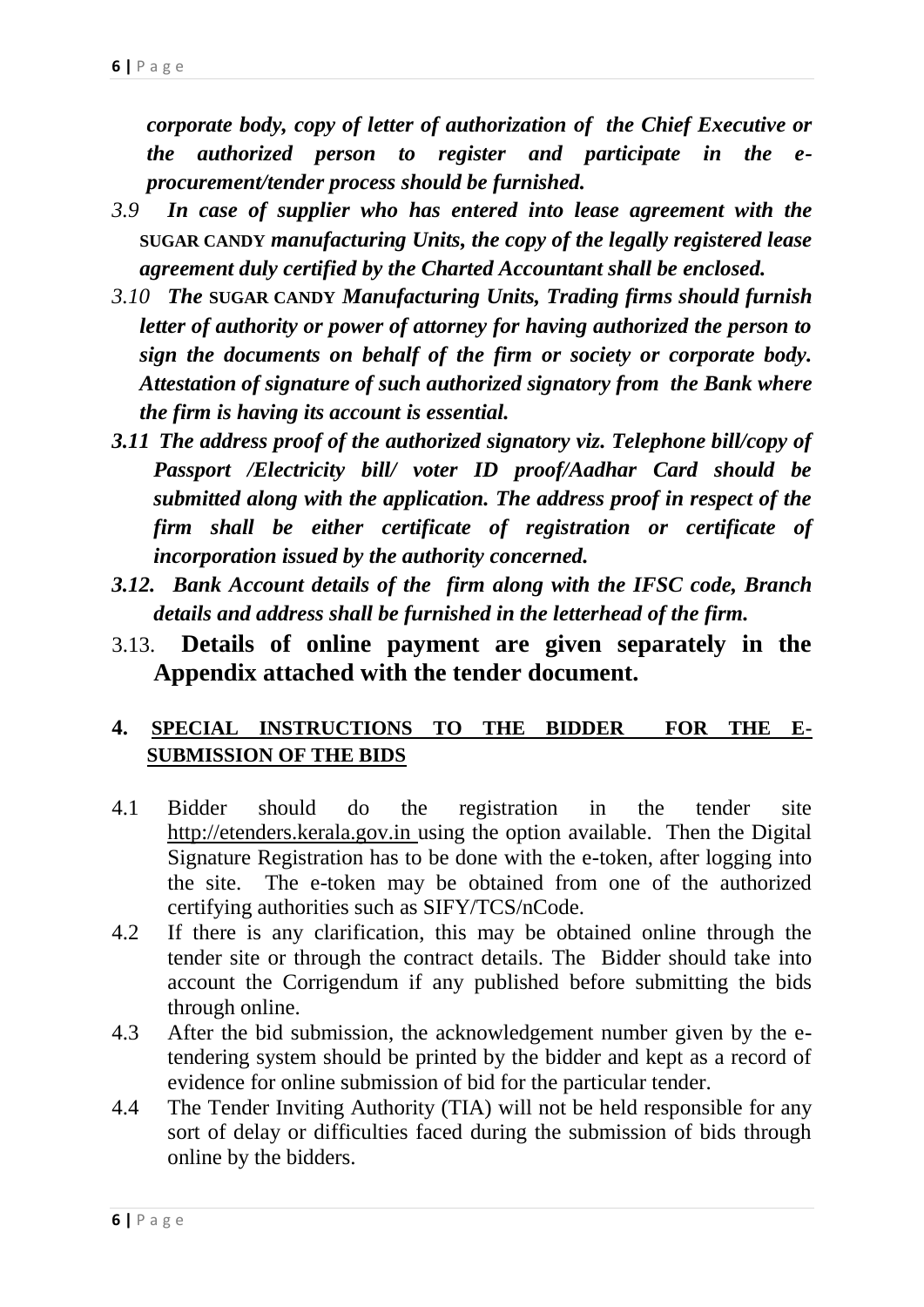- 4.5 The bidder should submit the bid documents by online mode through the site http://etenders.kerala.gov.in .
- 4.6 Each documents to be uploaded through online for the tenders less than 2 MB. If any document is more than2 MB, it can be converted to rar/zip format and then the same can be uploaded. However if the file size is less than 1 MB the time for uploading transaction will be very fast. The total size of the documents in all the covers put up together, should be less than or equal to 12 MB.
- 4.7 The bidder should ensure that the bid documents submitted are free from virus and If the documents could not be opened, due to virus, during tender opening, the bid Is liable to be rejected.
- 4.8 The time settings fixed on the server side are displayed at the top of the tenders. It will be valid for all actions of requesting bid submission, bid opening etc, in the e-tender system. The bidders should follow this time schedule during bid submission.
- 4.9 All the data being entered by the bidders would be encrypted using PKI encryption techniques to ensure the secrecy of the data. The data entered will not be viewed by authorized persons during bid submission and not be viewable by any one until the time of bid opening. The submitted tender documents become readable only after the tender opening by the authorized individual.
- 4.10 The confidentiality of the bids is maintained since the secured Socket Layer 128 bit Encryption technology is used. Data storage encryption of sensitive field is done.
- 4.11. Tenders received online with the remarks that there is " EMD FAILURE" will not be accepted. Care should therefore be taken by the Tenderers to ensure that the EMD is submitted properly.

 Any doubt or queries in this regard may be forwarded to any of the following Email addresses. **dcotdb@gmail.com sptdbvig@gmail.com www.travancoredevaswomboard.org Thiruvananthapuram** Phone No 0471-2314288

> **DEVASWOM COMMISSIONER TRAVANCORE DEVASWOM BOARD**